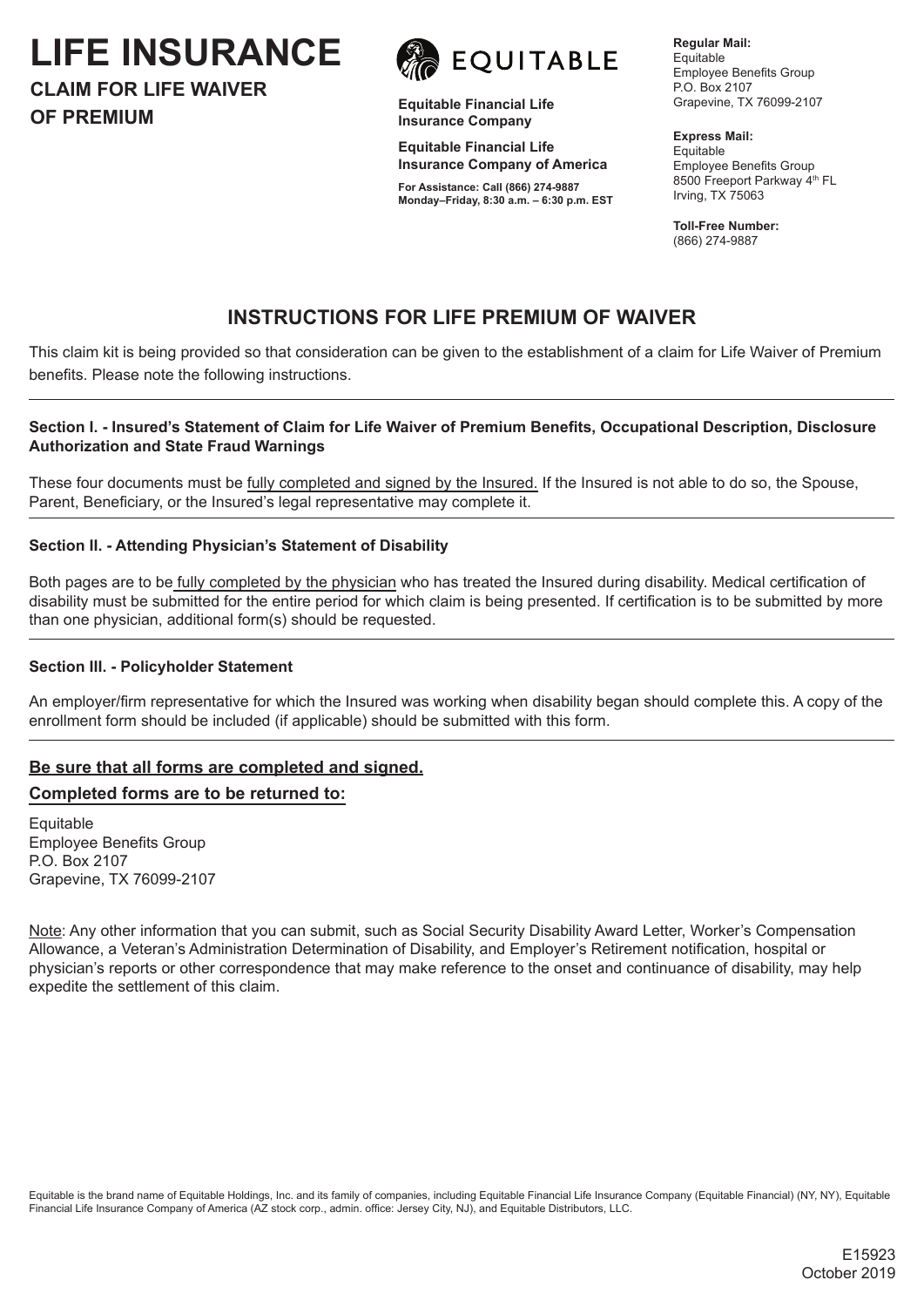# **LIFE INSURANCE**



EQUITABLE

**Equitable Financial Life Insurance Company**

**Equitable Financial Life Insurance Company of America**

**For Assistance: Call (800) 777-6510**

**Regular Mail:** Employee Benefits Group P.O. Box 2107 Grapevine, TX 76099-2107

**Toll-Free Fax Number:**  (866) 274-9887

## **SECTION I. INSURED'S STATEMENT OF CLAIM FOR LIFE WAIVER OF PREMIUM INSURED'S INFORMATION:** *Please print clearly or type.*

| Employer Name _                                                                                              |                                                                                                                       | Policy Number_                             |                                                                                   |
|--------------------------------------------------------------------------------------------------------------|-----------------------------------------------------------------------------------------------------------------------|--------------------------------------------|-----------------------------------------------------------------------------------|
| 1. Your Name<br>Last<br>First                                                                                | Middle Initial                                                                                                        | 2. Date of birth                           | 3. Last 4 digits of Social Security Number<br>$\sqrt{ }$<br>$\sqrt{ }$            |
| 1a. Your address Street (If P.O. Box, show street address also) City State Zip Code                          |                                                                                                                       | 1b. Gender<br>$\Box$ Male<br>$\Box$ Female | 1c. Your phone number and area code<br>Email address                              |
| 4a. Employer's Name                                                                                          |                                                                                                                       | 4b. Employer's Address<br><b>Street</b>    | City                                                                              |
| 5. Your occupation when disability began                                                                     |                                                                                                                       | State<br>Telephone Number                  | Zip Code                                                                          |
|                                                                                                              | <u> 1989 - Johann Stoff, deutscher Stoff, der Stoff, der Stoff, der Stoff, der Stoff, der Stoff, der Stoff, der S</u> |                                            | 7. Your last day worked prior to disability                                       |
| <b>If ACCIDENT</b><br>8.<br>Describe how, where and on what date it occurred and what injury resulted.       |                                                                                                                       |                                            | <b>If ILLNESS</b><br>Give nature and details of illness, including date of onset. |
| $\Box$ Yes<br>Have you ever had a similar injury?<br>If "Yes," give dates:                                   | $\Box$ No                                                                                                             | Have you ever had a similar illness?       | $\Box$ Yes $\Box$ No<br>Name and Address of Physician or Hospital                 |
|                                                                                                              |                                                                                                                       |                                            |                                                                                   |
| 10. Check one:<br>$\Box$ I am presently disabled.<br>11. I expect to return to work on or about _____<br>mo. | I am not presently disabled. Disability ceased on ____________<br>day<br>yr.                                          |                                            | I worked part-time from _________________ to _____________<br>day<br>mo.<br>yr.   |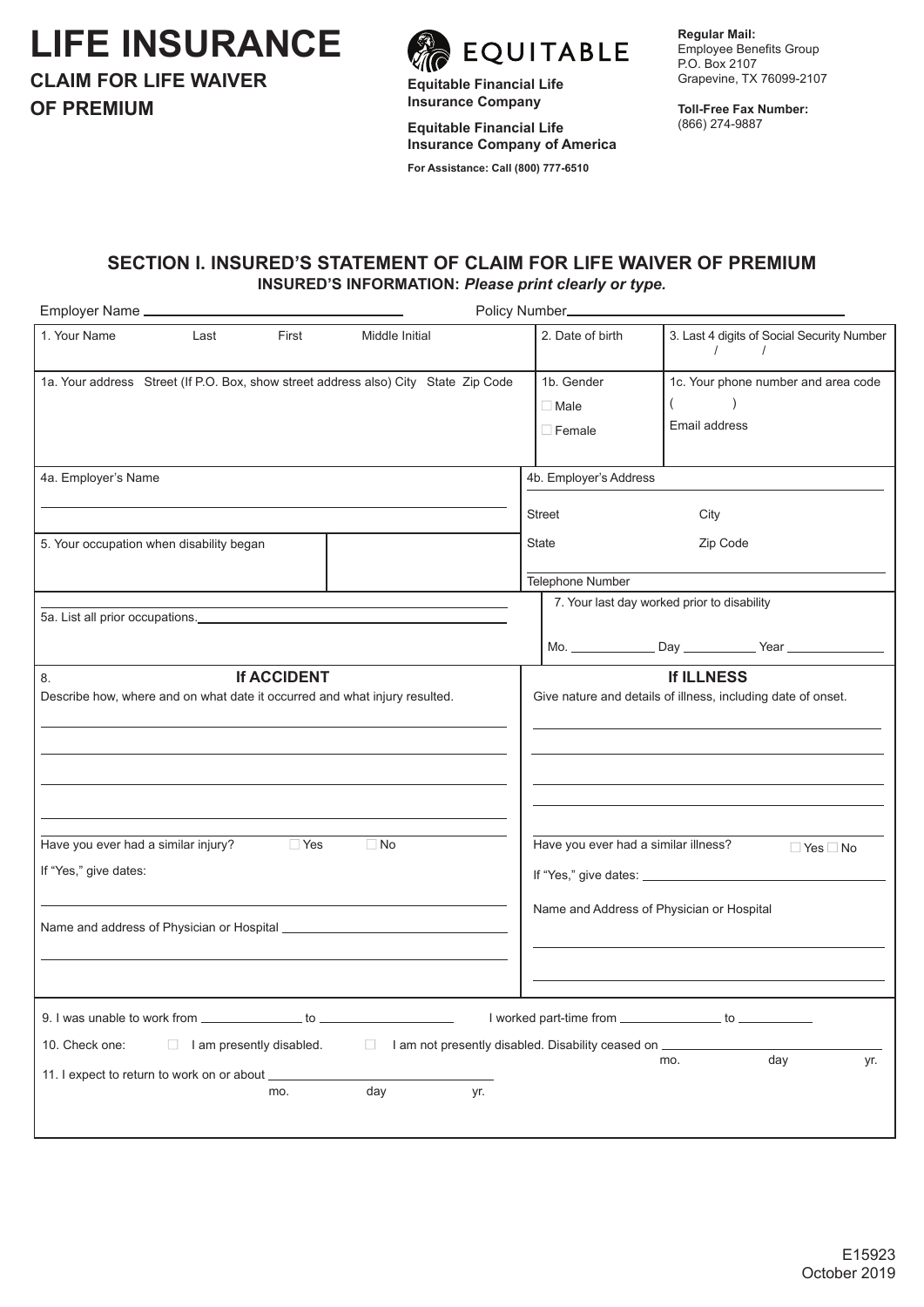| Do you have any other formal or vocational training?                                                                                                                                                                                 |     |            |                                                                   |                       |
|--------------------------------------------------------------------------------------------------------------------------------------------------------------------------------------------------------------------------------------|-----|------------|-------------------------------------------------------------------|-----------------------|
|                                                                                                                                                                                                                                      |     |            |                                                                   |                       |
| 13. If treated by anyone other than the physician completing the Attending Physician's Statement of Disability in the last five years, give<br>names, addresses and dates of treatment. (If "none," so state.)                       |     |            |                                                                   |                       |
|                                                                                                                                                                                                                                      |     |            |                                                                   |                       |
|                                                                                                                                                                                                                                      |     |            |                                                                   |                       |
|                                                                                                                                                                                                                                      |     |            |                                                                   |                       |
|                                                                                                                                                                                                                                      |     |            |                                                                   |                       |
| 14. Please check any and all benefits that you are eligible to receive:                                                                                                                                                              |     |            |                                                                   |                       |
|                                                                                                                                                                                                                                      |     |            | Date Applied                                                      | <b>Effective Date</b> |
| A. Social Security                                                                                                                                                                                                                   | No  | Yes        | $\frac{1}{2}$                                                     | $\frac{1}{\sqrt{2}}$  |
| B. Worker's Compensation                                                                                                                                                                                                             | No. | Yes        | $\frac{1}{\sqrt{2}}$                                              | $\frac{1}{\sqrt{2}}$  |
| C. State Disability Insurance                                                                                                                                                                                                        | No  | Yes        | $\frac{1}{2}$ $\frac{1}{2}$                                       | $\frac{1}{2}$         |
| D. Social Security Disability Benefits                                                                                                                                                                                               | No  | Yes        | $\frac{1}{2}$ $\frac{1}{2}$                                       |                       |
| E. Social Security Retirement Benefits                                                                                                                                                                                               | No  | Yes        | $\frac{1}{2}$                                                     | $\frac{1}{2}$         |
| F. Retirement or Pension                                                                                                                                                                                                             | No  | Yes        | $\frac{1}{\sqrt{1-\frac{1}{2}}}$                                  | $\frac{1}{2}$         |
| G. Short- or Long-Term Disability                                                                                                                                                                                                    | No  | Yes        | $\frac{1}{2}$                                                     |                       |
| H. Unemployment                                                                                                                                                                                                                      | No  | <b>Yes</b> | $\sqrt{1}$                                                        | $\sqrt{1}$            |
| I. Individual or Group                                                                                                                                                                                                               | No  | Yes        |                                                                   |                       |
| Disability Income                                                                                                                                                                                                                    | No  | Yes        | $\frac{1}{\sqrt{2}}$                                              | $\frac{1}{\sqrt{2}}$  |
|                                                                                                                                                                                                                                      |     |            | $\sqrt{1}$                                                        | $\frac{1}{2}$         |
| Describe all disability coverage in force or applied for:                                                                                                                                                                            |     |            |                                                                   |                       |
| Company or Source                                                                                                                                                                                                                    |     |            | <b>Type</b>                                                       |                       |
| (Indicate policy or claim number)                                                                                                                                                                                                    |     |            | (Worker's Compensation, State Disability, Group Disability, etc.) |                       |
|                                                                                                                                                                                                                                      |     |            |                                                                   |                       |
|                                                                                                                                                                                                                                      |     |            |                                                                   |                       |
|                                                                                                                                                                                                                                      |     |            |                                                                   |                       |
|                                                                                                                                                                                                                                      |     |            |                                                                   |                       |
| I HEREBY DECLARE THAT ALL STATEMENTS GIVEN HEREIN ARE TRUE AND COMPLETE TO THE BEST OF MY KNOWLEDGE                                                                                                                                  |     |            |                                                                   |                       |
| AND BELIEF.                                                                                                                                                                                                                          |     |            |                                                                   |                       |
|                                                                                                                                                                                                                                      |     |            |                                                                   |                       |
|                                                                                                                                                                                                                                      |     |            |                                                                   |                       |
|                                                                                                                                                                                                                                      |     |            |                                                                   |                       |
| Email Address <b>contract and the contract of the contract of the contract of the contract of the contract of the contract of the contract of the contract of the contract of the contract of the contract of the contract of th</b> |     |            |                                                                   |                       |
|                                                                                                                                                                                                                                      |     |            |                                                                   |                       |
|                                                                                                                                                                                                                                      |     |            |                                                                   |                       |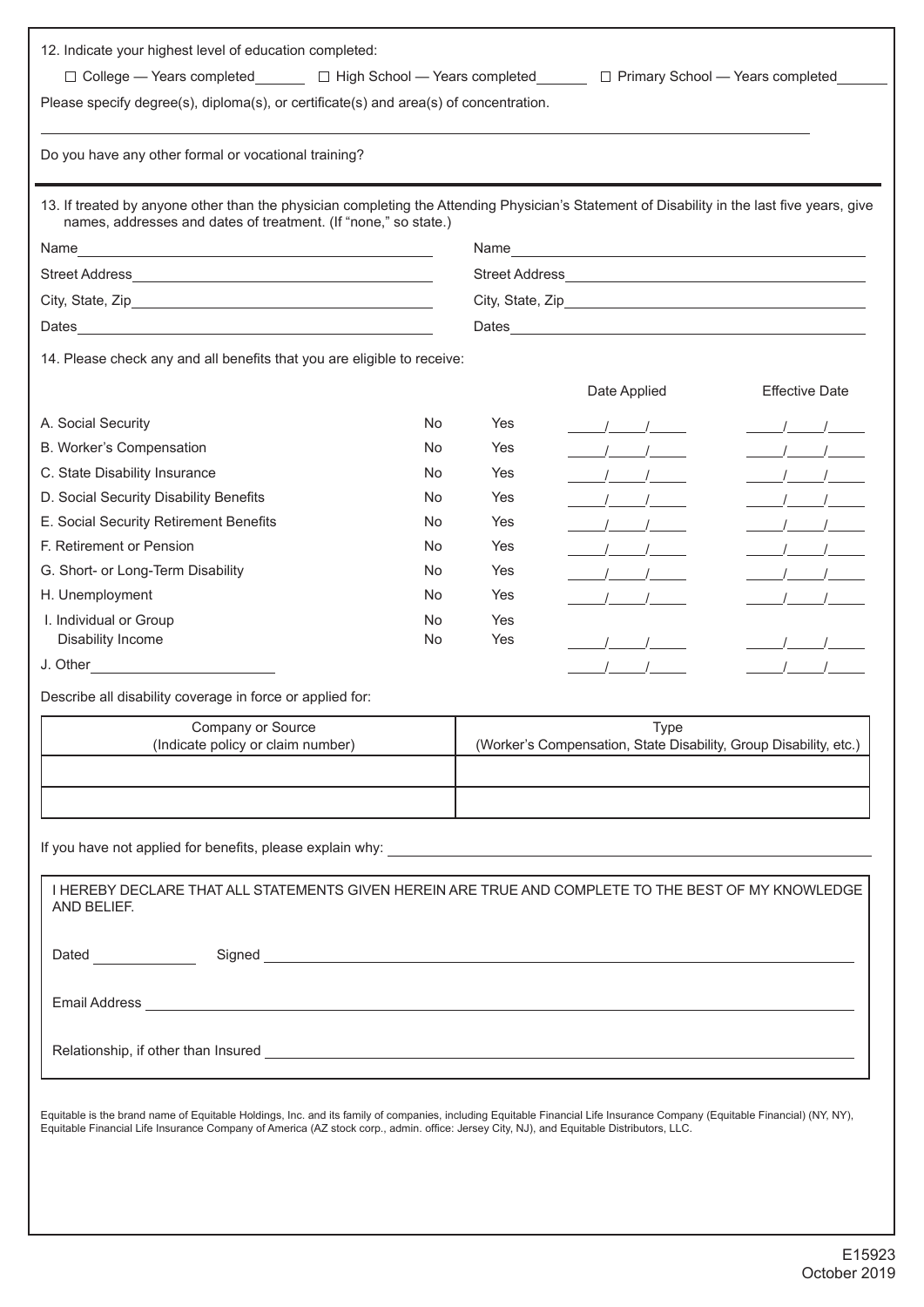# **OCCUPATIONAL DESCRIPTION**

| Occupational Title(s)                        | Number of hours worked in a normal week                                                                                                                                                                                              |
|----------------------------------------------|--------------------------------------------------------------------------------------------------------------------------------------------------------------------------------------------------------------------------------------|
| Nature of employer's business                |                                                                                                                                                                                                                                      |
|                                              |                                                                                                                                                                                                                                      |
|                                              |                                                                                                                                                                                                                                      |
|                                              | List the duties of your occupation(s) in order of their importance, with a detailed description of each.                                                                                                                             |
|                                              |                                                                                                                                                                                                                                      |
| $\bullet$                                    |                                                                                                                                                                                                                                      |
|                                              | Description <u>example and the contract of the contract of the contract of the contract of the contract of the contract of the contract of the contract of the contract of the contract of the contract of the contract of the c</u> |
|                                              |                                                                                                                                                                                                                                      |
|                                              |                                                                                                                                                                                                                                      |
|                                              |                                                                                                                                                                                                                                      |
|                                              |                                                                                                                                                                                                                                      |
|                                              |                                                                                                                                                                                                                                      |
|                                              |                                                                                                                                                                                                                                      |
|                                              |                                                                                                                                                                                                                                      |
|                                              |                                                                                                                                                                                                                                      |
|                                              |                                                                                                                                                                                                                                      |
|                                              |                                                                                                                                                                                                                                      |
|                                              |                                                                                                                                                                                                                                      |
|                                              |                                                                                                                                                                                                                                      |
|                                              |                                                                                                                                                                                                                                      |
|                                              |                                                                                                                                                                                                                                      |
| Additional Comments on Physical Requirements |                                                                                                                                                                                                                                      |
|                                              |                                                                                                                                                                                                                                      |
|                                              |                                                                                                                                                                                                                                      |
|                                              |                                                                                                                                                                                                                                      |
|                                              |                                                                                                                                                                                                                                      |
|                                              |                                                                                                                                                                                                                                      |
|                                              |                                                                                                                                                                                                                                      |
|                                              |                                                                                                                                                                                                                                      |
|                                              |                                                                                                                                                                                                                                      |
|                                              |                                                                                                                                                                                                                                      |
|                                              |                                                                                                                                                                                                                                      |
|                                              |                                                                                                                                                                                                                                      |
|                                              |                                                                                                                                                                                                                                      |
|                                              |                                                                                                                                                                                                                                      |
|                                              |                                                                                                                                                                                                                                      |
|                                              |                                                                                                                                                                                                                                      |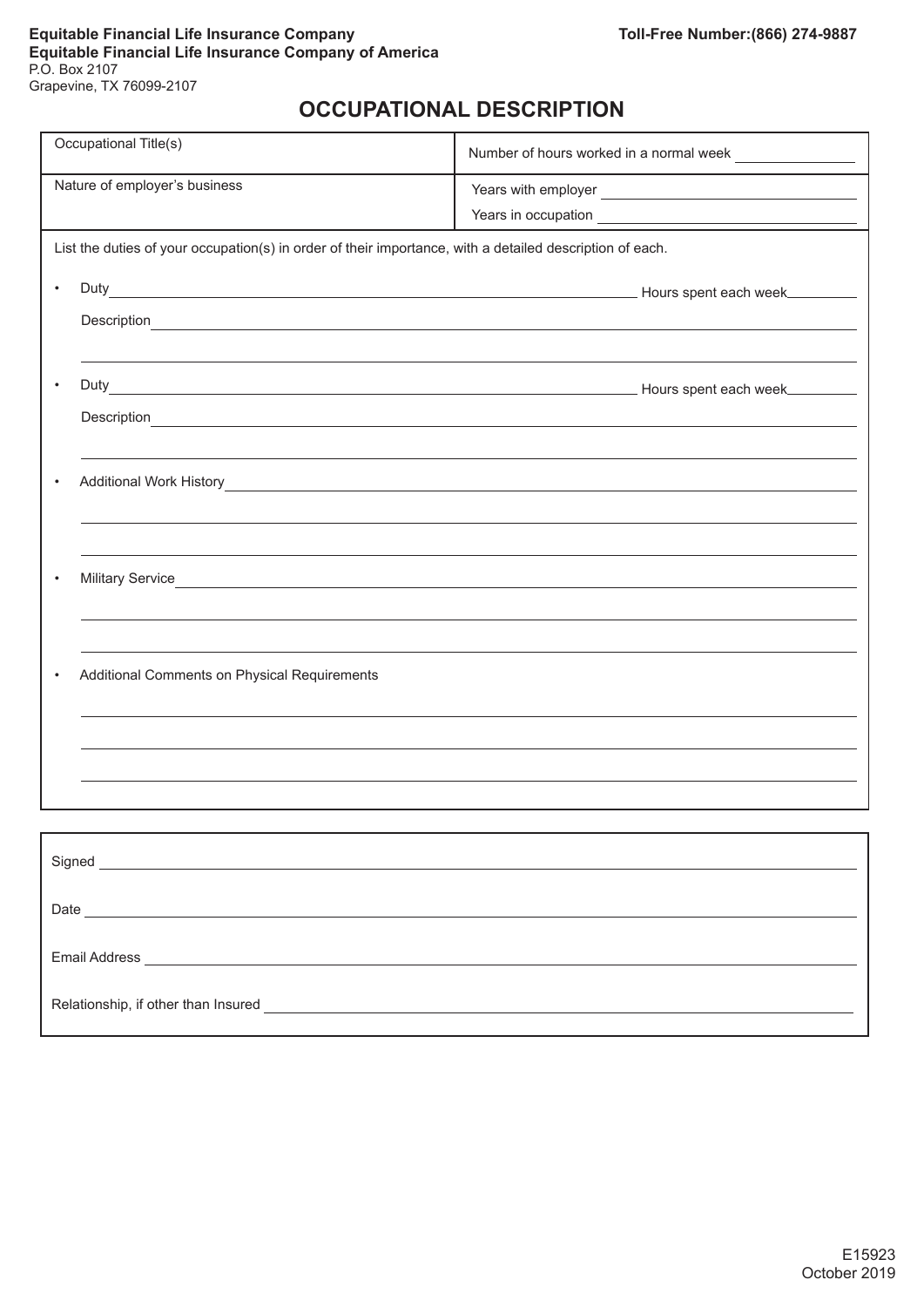# **AUTHORIZATION TO OBTAIN AND DISCLOSE INFORMATION**

**To:** Any health care provider, pharmaceutical provider, pharmacy benefits manager, employer, benefit plan, insurer, service provider, financial institution, educational institution, or Federal, State, or Local Government Agency, including the Social Security Administration and Veterans Administration. **I AUTHORIZE** you to disclose to Equitable\* a complete copy of, and to communicate telephonically or electronically with Equitable's representatives about, any and all the following personal, private, or privileged information, records, or documents relative to:

Insured's Name *(Please print)* Date of Birth Last 4 Digits of Social Security Number

Any and all medical information or records, including medical histories, physical, mental, or diagnostic examinations, pharmaceutical records, and treatment notes, and including information regarding HIV/AIDS, communicable diseases, alcohol or drug abuse, and mental health; work and performance information and history, including job duties and earnings; information on any insurance coverage and claims filed, including all records and information related to such coverage and claims; financial information, including pension benefits and bank records; business transaction billing and payment records; academic transcripts; and any and all information concerning Social Security benefits, including monthly benefit amounts, monthly payment amounts, entitlement dates, and information from my Master Beneficiary Record. The information obtained by use of this Authorization will be used by Equitable (including subsidiaries and affiliates) for the purpose of evaluating and administering my claim(s) for benefits and/or leave request and/or request for accommodation. Such information shall be referred to herein collectively as "My Information." I understand I have the right to revoke this Authorization for future disclosures, except to the extent action has been taken in reliance upon this Authorization. I must revoke this Authorization in writing directly to Equitable.

**I UNDERSTAND** that once My Information has been disclosed to Equitable as permitted under this Authorization, it may be redisclosed by Equitable as permitted by law or my further authorization. I authorize Equitable to use or disclose My Information (i) to my employer for a) functions related to accommodating my restrictions/limitations, including in accordance with law; b) responding to claims related to accommodation or adverse or discriminatory treatment related to my claim or condition; c) responding to complaints by me or my representative relating to benefits or leave or accommodation; d) responding to any litigation, agency or regulatory proceeding, or lawful subpoena (including regarding employment claims); e) federal, state, or other leave administration; f) fulfilling fiduciary obligations under my benefit plan; or (g) claim or other audits or reviews; (ii) to the administrator or other service providers, including health and wellness vendors, of my employer's benefit plan(s) and/or programs, including leave management, for plan, benefit, or program related functions or data aggregation and analysis; (iii) to any electronic claim systems or programs or third-party vendors used for claims administration or processing or to any insurance broker to carry out functions related to my benefit plan or claim; (iv) to any health care professional who has treated or evaluated me or who may do so; (v) to other persons or entities performing business, medical, or legal services related to my claim; (vi) for other insurance or reinsurance purposes, including workers' compensation insurance, Social Security Disability insurance, or subrogation or reimbursement purposes; (vii) as may be lawfully required; (viii) as may be reasonably necessary to protect the personal safety of others; (ix) as may be reasonably necessary to respond to regulatory complaints; and (x) as may be reasonably necessary to prevent or detect perpetration of a fraud.

**I ALSO UNDERSTAND** that information disclosed pursuant to this Authorization may be subject to re-disclosure by the recipient. I understand that I have the right to revoke this Authorization for future disclosures Equitable may make, unless Equitable has taken action in reliance upon this Authorization. I must revoke this Authorization in writing directly to Equitable. I understand that my medical treatment or payment for medical benefits cannot be conditioned on my allowing Equitable to re-disclose My Information. The authorizations set forth herein expire two years from the date listed below, or upon my revocation, if earlier, but will not exceed the term of my coverage under the policy(ies) or benefit plan or program, except as may be reasonably necessary to prevent or detect perpetration of a fraud, respond to regulatory complaints, or protect the personal safety of others. I understand that I am entitled to receive a copy of this Authorization upon request. A photocopy or facsimile of this Authorization shall be as valid as the original. If there is a conflict between a prior request for restriction on the disclosure of My Information and this Authorization, this Authorization will control.

Signature of Insured or **Date (Valid for 2 years)** Relationship to Insured Authorized Representative (if signed by Authorized Representative)

\* "Equitable" is Equitable Financial Life Insurance Company and its affiliates, including Equitable Financial Life Insurance Company of America, as well as any party acting on its behalf.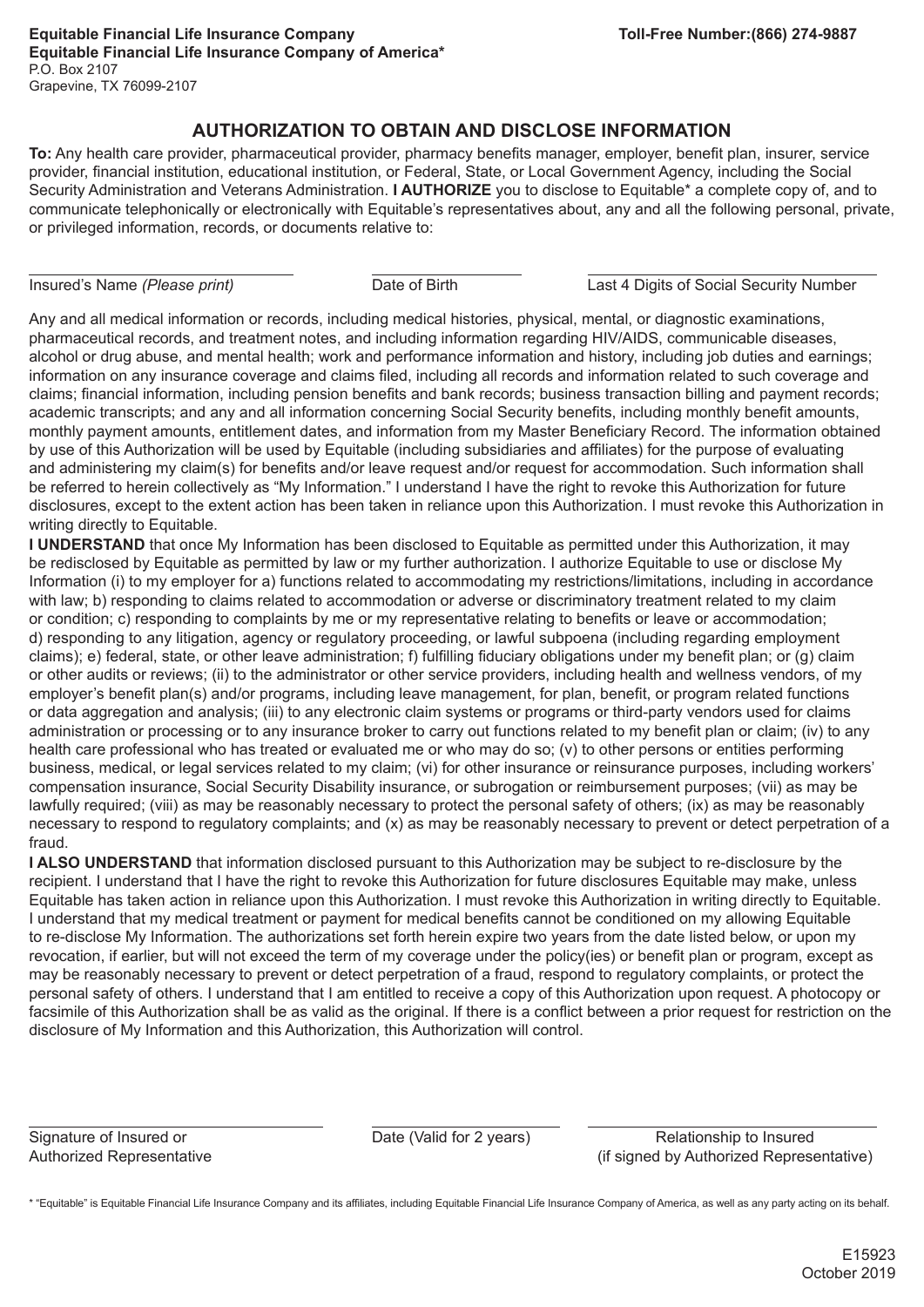#### **Equitable Financial Life Insurance Company Equitable Financial Life Insurance Company of America\* Toll-Free Number:(866) 274-9887** P.O. Box 2107

Grapevine, TX 76099-2107

*State-specific fraud warnings for insurance claim forms*

**ALABAMA, ARKANSAS, LOUISIANA, MARYLAND, NEW MEXICO, RHODE ISLAND, TEXAS, WEST VIRGINIA:** Any person who knowingly or willfully presents a false or fraudulent claim for payment of a loss or benefit or knowingly or willfully presents false information in an application for insurance is guilty of a crime and may be subject to civil and criminal penalties, including fines and confinement in prison.

**ALASKA AND NEW HAMPSHIRE:** Any person who, with a purpose to injure, defraud or deceive any insurance company, if a statement of claim containing any false, incomplete or misleading information is subject to prosecution and punishment for insurance fraud, as provided under state law.

**ARIZONA:** For your protection, Arizona law requires the following statement to appear on this form. Any person who knowingly presents a false or fraudulent claim for payment of a loss is subject to criminal and civil penalties.

**CALIFORNIA:** For your protection, California law requires the following statement to appear on this form. Any person who knowingly presents a false or fraudulent claim for payment of a loss is guilty of a crime and may be subject to fines and confinement in state prison.

**COLORADO:** It is unlawful to knowingly provide false, incomplete, or misleading facts or information to an insurance company for the purpose of defrauding or attempting to defraud the company. Penalties may include imprisonment, fines, denial of insurance, and civil damages. Any insurance company or agent of an insurance company who knowingly provides false, incomplete, or misleading facts or information to a policyholder or claimant for the purpose of defrauding or attempting to defraud the policyholder or claimant with regard to a settlement or award payable from insurance proceeds shall be reported to the Colorado division of insurance within the department of regulatory agencies.

**DELAWARE, FLORIDA, IDAHO, INDIANA, AND OKLAHOMA:** Any person who knowingly, and with intent to injure, defraud or deceive any insurer, files a statement of claim containing any false, incomplete or misleading information is guilty of a felony.

**DISTRICT OF COLUMBIA, MAINE, TENNESSEE, VIRGINIA AND WASHINGTON:** WARNING: It is a crime to knowingly provide false, incomplete, or misleading information to an insurance company for the purpose of defrauding the company or any other person. Penalties may include imprisonment, fines or a denial of insurance benefits.

**KENTUCKY AND PENNSYLVANIA:** Any person who knowingly and with the intent to defraud any insurance company or other person files an application for insurance or statement of claim containing any materially false information, or conceals for the purpose of misleading, information concerning any fact material thereto, commits a fraudulent insurance act, which is a crime, and may be subject to criminal and civil penalties.

**MINNESOTA:** A person who files a claim with intent to defraud or helps commit a fraud against an insurer is guilty of a crime.

**NEW JERSEY:** Any person who knowingly files a statement of claim containing any false or misleading information is subject to criminal and civil penalties.

**OHIO:** Any person who, with intent to defraud or knowing that he is facilitating a fraud against an insurer, submits an application or files a claim containing a false or deceptive statement is guilty of insurance fraud.

**OREGON AND ALL OTHER STATES:** Any person who, with intent to defraud or knowing that he is facilitating a fraud against an insurer, submits an application or files a claim containing a false or deceptive statement that is material to the interests of an insurer may be guilty of insurance fraud.

**NEW YORK:** Any person who knowingly and with intent to defraud any insurance company or other person files an application for insurance or statement of claim containing any materially false information, or conceals for the purpose of misleading, information concerning any fact material thereto, commits a fraudulent insurance act, which is a crime, and shall also be subject to a civil penalty not to exceed five thousand dollars and the stated value of the claim for each such violation.

**NY STATE RESIDENTS READ AND SIGN ONLY:** I have read and understood the New York State Fraud Warning.

X POLICY OWNERS'S SIGNATURE DATE

**PUERTO RICO:** Any person who knowingly and with the intention of defrauding presents false information in an insurance application, or presents, helps, or causes the presentation of a fraudulent claim for the payment of a loss or any other benefit, or presents more than one claim for the same damage or loss, shall incur a felony and, upon conviction, shall be sanctioned for each violation with the penalty of a fine of not less than five thousand (5,000) dollars and not more than ten thousand (10,000) dollars, or a fixed term of imprisonment for three (3) years, or both penalties. Should aggravating circumstances be present, the penalty thus established may be increased to a maximum of five (5) years, if extenuating circumstances are present, it may be reduced to a minimum of two (2) years.

| Insured's Signature (X)_ | <b>Address</b> |  |
|--------------------------|----------------|--|
| City                     | State          |  |

Telephone (
a)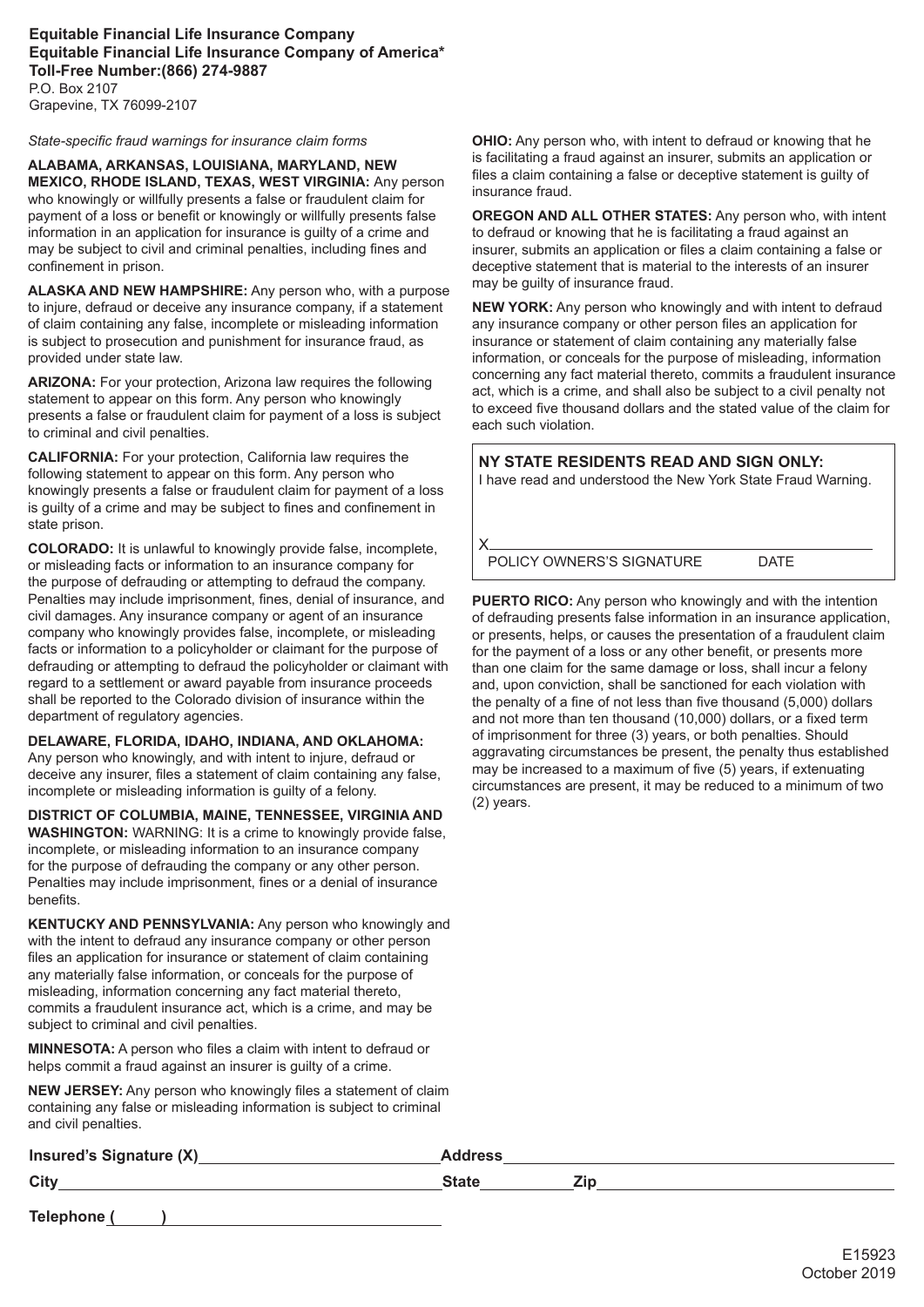# **SECTION II. ATTENDING PHYISICAN'S STATEMENT OF DISABILITY**

*Please give this form to your physician to complete and return to us.*

*The patient is responsible for the completion of this form by his or her physician without expense to Equitable.*

| Patient Name:                                     | Date of Birth: | Insured ID Number: |
|---------------------------------------------------|----------------|--------------------|
|                                                   |                |                    |
|                                                   |                |                    |
| Patient Address: (Street, City, State & Zip Code) |                |                    |
|                                                   |                |                    |
|                                                   |                |                    |

#### **Use current information from your patient's most recent office visit or examination to complete this form.**

| Patient's condition is the result of:   Sickness                        | Pregnancy<br>Injury                                     |                                                             |
|-------------------------------------------------------------------------|---------------------------------------------------------|-------------------------------------------------------------|
| If pregnancy, what is the expected date of delivery?                    | Month<br>Day                                            | Year                                                        |
| Is condition due to illness or an injury that is work related?          | $ $ $ $ Yes<br>$\Box$ No                                |                                                             |
| <b>DIAGNOSIS</b>                                                        |                                                         |                                                             |
| Primary diagnosis:                                                      |                                                         | ICD-9 Code:<br>ICD-10 Code:                                 |
| Secondary diagnoses:                                                    |                                                         | ICD-9 Code:                                                 |
|                                                                         |                                                         | ICD-10 Code(s):                                             |
| Subjective symptoms:                                                    |                                                         |                                                             |
| Date BP taken:<br>Blood pressure:                                       | Height:                                                 | Weight:                                                     |
| Pertinent Test Results (list all results, or enclose test):             |                                                         |                                                             |
| Test:                                                                   | Date:                                                   | Results:                                                    |
| Test:                                                                   | Date:                                                   | Results:                                                    |
| <b>Physical Examination Findings:</b>                                   |                                                         |                                                             |
|                                                                         |                                                         |                                                             |
| Current Medications, Dosage and Frequency:                              |                                                         |                                                             |
| <b>TREATMENTS</b>                                                       |                                                         |                                                             |
| Date your patient reported stopping work:                               | Date of Disability:                                     | Expected Return to Work Date:                               |
| Date you first treated this patient:                                    | Date you first treated this patient for this condition: |                                                             |
| Date of reported onset of this condition:                               | Date of most recent treatment:                          |                                                             |
| How often has patient been seen/treated for this condition?             |                                                         | Date of next office visit:                                  |
| Has patient been referred to any other physician? $\Box$ Yes, $\Box$ No |                                                         | If "Yes," Date(s) of Referral:                              |
| Other Physician Name:                                                   | Phone Number: (                                         | Specialty:                                                  |
| Other Physician Name:                                                   | Phone Number: (                                         | $\left( \begin{array}{c} \end{array} \right)$<br>Specialty: |
| Has surgery been performed?<br><b>Yes</b><br>No.                        | Is surgery planned? $\Box$ Yes $\Box$ No                |                                                             |
| If "Yes," Date:<br>Procedure:                                           |                                                         | CPT Code:                                                   |
| Was patient hospitalized for this condition?<br>Yes                     | $\vert$ $\vert$ No                                      |                                                             |
| If "Yes," Name of Hospital:                                             |                                                         | Telephone Number of Hospital: (<br>$\mathcal{E}$            |
| Date(s) admitted:                                                       |                                                         | Date(s) Discharged:                                         |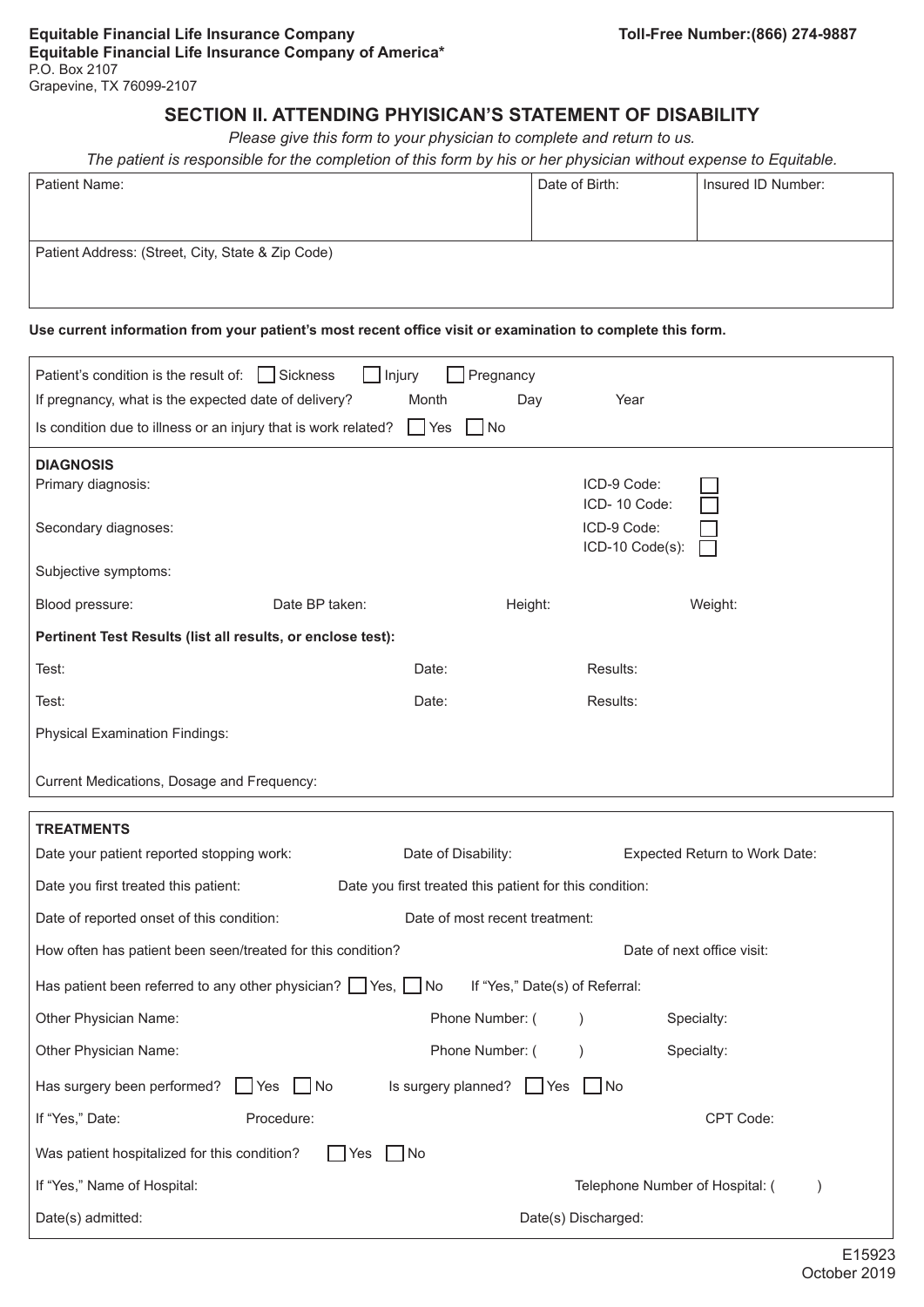#### **ABILITIES**

Address the full range of restrictions/limitations based on your medical findings at the time patient stopped working or reduced work schedule, noting that we will assume there are no restrictions on function unless specified below. In a general workplace environment, the patient is able to:

|                               | Sit | Stand | Walk |
|-------------------------------|-----|-------|------|
| Number of hours at a time     |     |       |      |
| Total hours/day               |     |       |      |
| Check here if no restrictions |     |       |      |

Please check the frequency with which the patient can perform the following activities:

| $R = Right$<br>$L = Let$                                                                                                                                                                                                                                                                                                | <b>B</b> = Bilateral                                                                                                  | No Restrictions                                                | Frequently<br>$(34-67%)$                                    | Occasionally<br>$(1-33%)$                           | Never                                                       |
|-------------------------------------------------------------------------------------------------------------------------------------------------------------------------------------------------------------------------------------------------------------------------------------------------------------------------|-----------------------------------------------------------------------------------------------------------------------|----------------------------------------------------------------|-------------------------------------------------------------|-----------------------------------------------------|-------------------------------------------------------------|
| Lift / carry 1 to 10 lbs.                                                                                                                                                                                                                                                                                               |                                                                                                                       | $\overline{B}$<br>$\overline{\mathsf{R}}$<br>$\Box$            | $\overline{\mathsf{R}}$<br>$\Box$<br>$\overline{B}$         | $\overline{B}$<br>$\Box$<br>R                       | $\overline{B}$<br>$\overline{\mathbb{R}}$<br>$\boxed{\Box}$ |
| Lift / carry 11 to 20 lbs.                                                                                                                                                                                                                                                                                              | $\boxed{B}$<br>$\mathbb{R}$<br>$\Box$                                                                                 | $\boxed{B}$<br>$\mathbb R$<br>$\Box$                           | $\overline{B}$<br>$\Box$<br>R                               | $\boxed{\Box}$<br>$\overline{B}$<br>$\mathbb{R}$    |                                                             |
| Lift / carry 21 to 30 lbs.                                                                                                                                                                                                                                                                                              | $\overline{B}$<br>$\overline{\mathsf{R}}$<br>$\Box$                                                                   | $\overline{\mathsf{R}}$<br>$\Box$<br>$\boxed{B}$               | $\overline{B}$<br>$\mathsf{R}$<br>$\Box$                    | $\overline{B}$<br>$\mathbb{R}$<br>$\Box$            |                                                             |
| Lift / carry 31 to 40 lbs.                                                                                                                                                                                                                                                                                              | $\mathsf B$<br>$\mathbb{R}$<br>$\Box$                                                                                 | $\overline{\mathsf{R}}$<br>$\Box$<br>$\overline{B}$            | $\overline{\mathsf{L}}$<br>$\overline{B}$<br>R              | $\boxed{B}$<br>$\mathbb{R}$<br>$\Box$               |                                                             |
| Lift / carry 41 to 50 lbs.                                                                                                                                                                                                                                                                                              | $\overline{B}$<br>$\overline{\mathbb{R}}$<br>L                                                                        | $\overline{\mathsf{R}}$<br>$\boxed{\mathsf{L}}$<br>$\boxed{B}$ | $\overline{B}$<br>L<br>R                                    | $\boxed{B}$<br>$\mathbb{R}$<br>$\Box$               |                                                             |
| Lift / carry 51 to 100 lbs.                                                                                                                                                                                                                                                                                             | $\mathbb{R}$<br>$\mathsf B$<br>$\Box$                                                                                 | $\overline{\mathsf{R}}$<br>$\overline{B}$<br>$\Box$            | $\overline{\mathsf{R}}$<br>$\overline{B}$<br>$\Box$         | $\mathsf B$<br>$\mathbb{R}$<br>$\boxed{\Box}$       |                                                             |
| Lift / carry over 100 lbs.                                                                                                                                                                                                                                                                                              |                                                                                                                       | $\boxed{B}$<br>$\mathbb{R}$<br>$\Box$                          | $\overline{\mathsf{R}}$<br>$\overline{B}$<br>$\Box$         | $\sqrt{B}$<br>$\overline{\mathsf{R}}$<br>$\Box$     | $\boxed{B}$<br>$\mathbb R$<br>$\boxed{\Box}$                |
| Bending at waist                                                                                                                                                                                                                                                                                                        |                                                                                                                       |                                                                |                                                             |                                                     |                                                             |
| Kneeling / crouching                                                                                                                                                                                                                                                                                                    |                                                                                                                       |                                                                | ×                                                           | $\sim$                                              | $\mathbf{L}$                                                |
| Driving                                                                                                                                                                                                                                                                                                                 |                                                                                                                       |                                                                |                                                             |                                                     |                                                             |
|                                                                                                                                                                                                                                                                                                                         | Above shoulder                                                                                                        | $\mathbb R$<br>$\Box$<br>$\overline{B}$                        | $\boxed{\Box}$<br>$\overline{\mathsf{R}}$<br>$\overline{B}$ | $\Box$<br>$\overline{\mathsf{R}}$<br>$\overline{B}$ | $\boxed{\Box}$<br>$\mathbb{R}$<br>$\overline{B}$            |
| Reaching only<br>(non load-bearing)                                                                                                                                                                                                                                                                                     | Below shoulder level<br>(reach forward for objects<br>on desktop or workstation)                                      | $\overline{B}$<br>$\overline{\mathsf{R}}$<br>L                 | $\boxed{B}$<br>$\overline{\mathsf{R}}$<br>IЦ                | $\overline{B}$<br>$\overline{\mathsf{R}}$<br>ΙLΙ    | $\overline{\mathbb{R}}$<br>$\overline{B}$<br>L              |
| Fingering / handling                                                                                                                                                                                                                                                                                                    |                                                                                                                       | $\overline{B}$<br>$\mathbb R$<br>$\Box$                        | $\overline{B}$<br>$\mathsf R$<br>$\Box$                     | $\overline{B}$<br>$\overline{\mathsf{R}}$<br>$\Box$ | $\mathsf B$<br>$\mathbb{R}$<br>$\Box$                       |
| Hand dominance: R<br>$\Box$                                                                                                                                                                                                                                                                                             |                                                                                                                       |                                                                |                                                             |                                                     |                                                             |
| Unchanged<br>Progress (Please check one):<br>Recovered<br>Improved<br>Retrogressed                                                                                                                                                                                                                                      |                                                                                                                       |                                                                |                                                             |                                                     |                                                             |
| Expected duration of any restriction(s) or limitation(s) listed above:                                                                                                                                                                                                                                                  |                                                                                                                       |                                                                |                                                             |                                                     |                                                             |
| Yes<br>No If "Yes," please describe the extent of the impairment<br>Does the patient have a psychiatric / cognitive impairment?<br>and its etiology:                                                                                                                                                                    |                                                                                                                       |                                                                |                                                             |                                                     |                                                             |
| Do you believe the patient is competent to endorse checks and direct the use of the proceeds?                                                                                                                                                                                                                           |                                                                                                                       |                                                                |                                                             | $\sqcap$ No<br>Yes                                  |                                                             |
| Attending Physician's Name: (please print or type)<br>Telephone Number:                                                                                                                                                                                                                                                 |                                                                                                                       |                                                                |                                                             |                                                     |                                                             |
| License Number:<br>EIN Number:<br>Fax Number:                                                                                                                                                                                                                                                                           |                                                                                                                       |                                                                |                                                             |                                                     |                                                             |
| Specialty:<br>Degree:                                                                                                                                                                                                                                                                                                   |                                                                                                                       |                                                                |                                                             |                                                     |                                                             |
| Street Address: Street, City, State & Zip Code)                                                                                                                                                                                                                                                                         |                                                                                                                       |                                                                |                                                             |                                                     |                                                             |
| Acknowledgement - I hereby certify that the answers I have made to the foregoing questions are both complete and true to best of my<br>knowledge and belief.                                                                                                                                                            |                                                                                                                       |                                                                |                                                             |                                                     |                                                             |
| Signature                                                                                                                                                                                                                                                                                                               | <u> 1980 - Johann Johann Stoff, deutscher Stoff, der Stoff, der Stoff, der Stoff, der Stoff, der Stoff, der Stoff</u> |                                                                | Date signed                                                 |                                                     |                                                             |
| * Equitable is the brand name of Equitable Holdings, Inc. and its family of companies, including Equitable Financial Life Insurance Company (Equitable Financial) (NY, NY),<br>Equitable Financial Life Insurance Company of America (AZ stock corp., admin. office: Jersey City, NJ), and Equitable Distributors, LLC. |                                                                                                                       |                                                                |                                                             |                                                     |                                                             |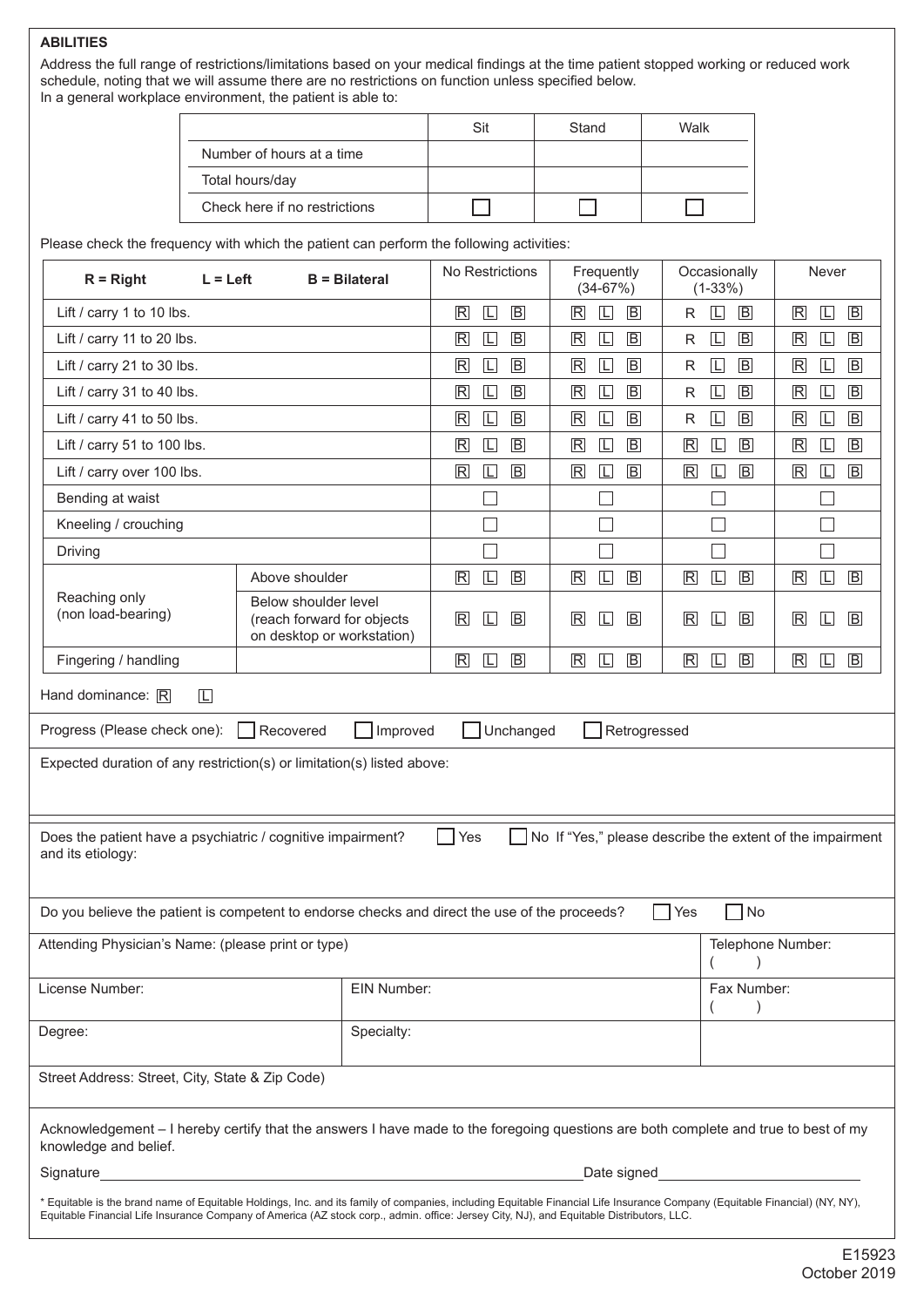# **SECTION III. POLICYHOLDER'S STATEMENT (to be completed by employer)**

This form is for the purpose of considering a claim for Life Waiver of Premium of the Insured named below. When completed, this form should be returned to the address below.

#### **(Enclose copy of the enrollment form (if applicable) with the submission of this completed form)**

| Date of Birth 11                                                         |                                                                                                                                                                                                                                                                                                                                                                                                                                 |                                                                                  |                                                                                                                                                                                                                                                                                                                    |                                            |
|--------------------------------------------------------------------------|---------------------------------------------------------------------------------------------------------------------------------------------------------------------------------------------------------------------------------------------------------------------------------------------------------------------------------------------------------------------------------------------------------------------------------|----------------------------------------------------------------------------------|--------------------------------------------------------------------------------------------------------------------------------------------------------------------------------------------------------------------------------------------------------------------------------------------------------------------|--------------------------------------------|
|                                                                          |                                                                                                                                                                                                                                                                                                                                                                                                                                 |                                                                                  |                                                                                                                                                                                                                                                                                                                    |                                            |
|                                                                          |                                                                                                                                                                                                                                                                                                                                                                                                                                 |                                                                                  |                                                                                                                                                                                                                                                                                                                    |                                            |
|                                                                          |                                                                                                                                                                                                                                                                                                                                                                                                                                 |                                                                                  |                                                                                                                                                                                                                                                                                                                    |                                            |
| Telephone ( ) -                                                          | $\lambda$                                                                                                                                                                                                                                                                                                                                                                                                                       | ,我们也不能在这里的时候,我们也不能在这里的时候,我们也不能会在这里的时候,我们也不能会在这里的时候,我们也不能会在这里的时候,我们也不能会在这里的时候,我们也 |                                                                                                                                                                                                                                                                                                                    |                                            |
| Date of Hire:                                                            |                                                                                                                                                                                                                                                                                                                                                                                                                                 |                                                                                  | $\mathcal{L}$ and $\mathcal{L}$ and $\mathcal{L}$ and $\mathcal{L}$ and $\mathcal{L}$ and $\mathcal{L}$ and $\mathcal{L}$ and $\mathcal{L}$                                                                                                                                                                        |                                            |
| Employee Worked:                                                         |                                                                                                                                                                                                                                                                                                                                                                                                                                 | $\exists$ Full-Time                                                              | $\Box$ Part-Time                                                                                                                                                                                                                                                                                                   |                                            |
| Average Number of Hours Worked Per Week:                                 |                                                                                                                                                                                                                                                                                                                                                                                                                                 |                                                                                  |                                                                                                                                                                                                                                                                                                                    |                                            |
| Actual Date Employee Last Worked:                                        |                                                                                                                                                                                                                                                                                                                                                                                                                                 |                                                                                  | $\mathcal{L}$ and $\mathcal{L}$ are the set of $\mathcal{L}$                                                                                                                                                                                                                                                       |                                            |
| Reason Employee Ceased Working:                                          |                                                                                                                                                                                                                                                                                                                                                                                                                                 |                                                                                  |                                                                                                                                                                                                                                                                                                                    |                                            |
| Date Employment Was Terminated<br>(if different from date last worked)   |                                                                                                                                                                                                                                                                                                                                                                                                                                 |                                                                                  | $\frac{1}{2}$ . The contract of the contract of $\frac{1}{2}$ , $\frac{1}{2}$ , $\frac{1}{2}$ , $\frac{1}{2}$ , $\frac{1}{2}$ , $\frac{1}{2}$ , $\frac{1}{2}$ , $\frac{1}{2}$ , $\frac{1}{2}$ , $\frac{1}{2}$ , $\frac{1}{2}$ , $\frac{1}{2}$ , $\frac{1}{2}$ , $\frac{1}{2}$ , $\frac{1}{2}$                      |                                            |
| Reason Terminated:                                                       |                                                                                                                                                                                                                                                                                                                                                                                                                                 |                                                                                  |                                                                                                                                                                                                                                                                                                                    |                                            |
| Expected Date of Return to Work:                                         |                                                                                                                                                                                                                                                                                                                                                                                                                                 |                                                                                  | $\sqrt{2}$ $\sqrt{2}$ $\sqrt{2}$ $\sqrt{2}$ $\sqrt{2}$ $\sqrt{2}$ $\sqrt{2}$ $\sqrt{2}$ $\sqrt{2}$ $\sqrt{2}$ $\sqrt{2}$ $\sqrt{2}$ $\sqrt{2}$ $\sqrt{2}$ $\sqrt{2}$ $\sqrt{2}$ $\sqrt{2}$ $\sqrt{2}$ $\sqrt{2}$ $\sqrt{2}$ $\sqrt{2}$ $\sqrt{2}$ $\sqrt{2}$ $\sqrt{2}$ $\sqrt{2}$ $\sqrt{2}$ $\sqrt{2}$ $\sqrt{2$ |                                            |
| What was the employee's permanent job on his<br>or her last day of work? |                                                                                                                                                                                                                                                                                                                                                                                                                                 |                                                                                  |                                                                                                                                                                                                                                                                                                                    |                                            |
| How long has the employee been in this job?                              |                                                                                                                                                                                                                                                                                                                                                                                                                                 |                                                                                  |                                                                                                                                                                                                                                                                                                                    |                                            |
| Amount of Insurance                                                      |                                                                                                                                                                                                                                                                                                                                                                                                                                 |                                                                                  |                                                                                                                                                                                                                                                                                                                    |                                            |
|                                                                          | <b>Basic</b>                                                                                                                                                                                                                                                                                                                                                                                                                    | <b>Effective Date of Coverage</b><br>(mm/dd/yyyy)                                | Voluntary/Supplemental                                                                                                                                                                                                                                                                                             | Effective date of coverage<br>(mm/dd/yyyy) |
| Life Insurance                                                           | \$                                                                                                                                                                                                                                                                                                                                                                                                                              |                                                                                  | \$                                                                                                                                                                                                                                                                                                                 |                                            |
| <b>Accidental Death</b><br>& Dismemberment                               | $\frac{1}{\sqrt{1-\frac{1}{2}}}\frac{1}{\sqrt{1-\frac{1}{2}}}\frac{1}{\sqrt{1-\frac{1}{2}}}\frac{1}{\sqrt{1-\frac{1}{2}}}\frac{1}{\sqrt{1-\frac{1}{2}}}\frac{1}{\sqrt{1-\frac{1}{2}}}\frac{1}{\sqrt{1-\frac{1}{2}}}\frac{1}{\sqrt{1-\frac{1}{2}}}\frac{1}{\sqrt{1-\frac{1}{2}}}\frac{1}{\sqrt{1-\frac{1}{2}}}\frac{1}{\sqrt{1-\frac{1}{2}}}\frac{1}{\sqrt{1-\frac{1}{2}}}\frac{1}{\sqrt{1-\frac{1}{2}}}\frac{1}{\sqrt{1-\frac{$ |                                                                                  | \$                                                                                                                                                                                                                                                                                                                 |                                            |
| Dependent Life                                                           | $\frac{1}{\sqrt{1-\frac{1}{2}}}\frac{1}{\sqrt{1-\frac{1}{2}}}\frac{1}{\sqrt{1-\frac{1}{2}}}\frac{1}{\sqrt{1-\frac{1}{2}}}\frac{1}{\sqrt{1-\frac{1}{2}}}\frac{1}{\sqrt{1-\frac{1}{2}}}\frac{1}{\sqrt{1-\frac{1}{2}}}\frac{1}{\sqrt{1-\frac{1}{2}}}\frac{1}{\sqrt{1-\frac{1}{2}}}\frac{1}{\sqrt{1-\frac{1}{2}}}\frac{1}{\sqrt{1-\frac{1}{2}}}\frac{1}{\sqrt{1-\frac{1}{2}}}\frac{1}{\sqrt{1-\frac{1}{2}}}\frac{1}{\sqrt{1-\frac{$ |                                                                                  | \$                                                                                                                                                                                                                                                                                                                 |                                            |
| Dep. Accidental Death<br>& Dismemberment                                 | \$                                                                                                                                                                                                                                                                                                                                                                                                                              |                                                                                  | \$                                                                                                                                                                                                                                                                                                                 |                                            |
|                                                                          |                                                                                                                                                                                                                                                                                                                                                                                                                                 |                                                                                  |                                                                                                                                                                                                                                                                                                                    |                                            |